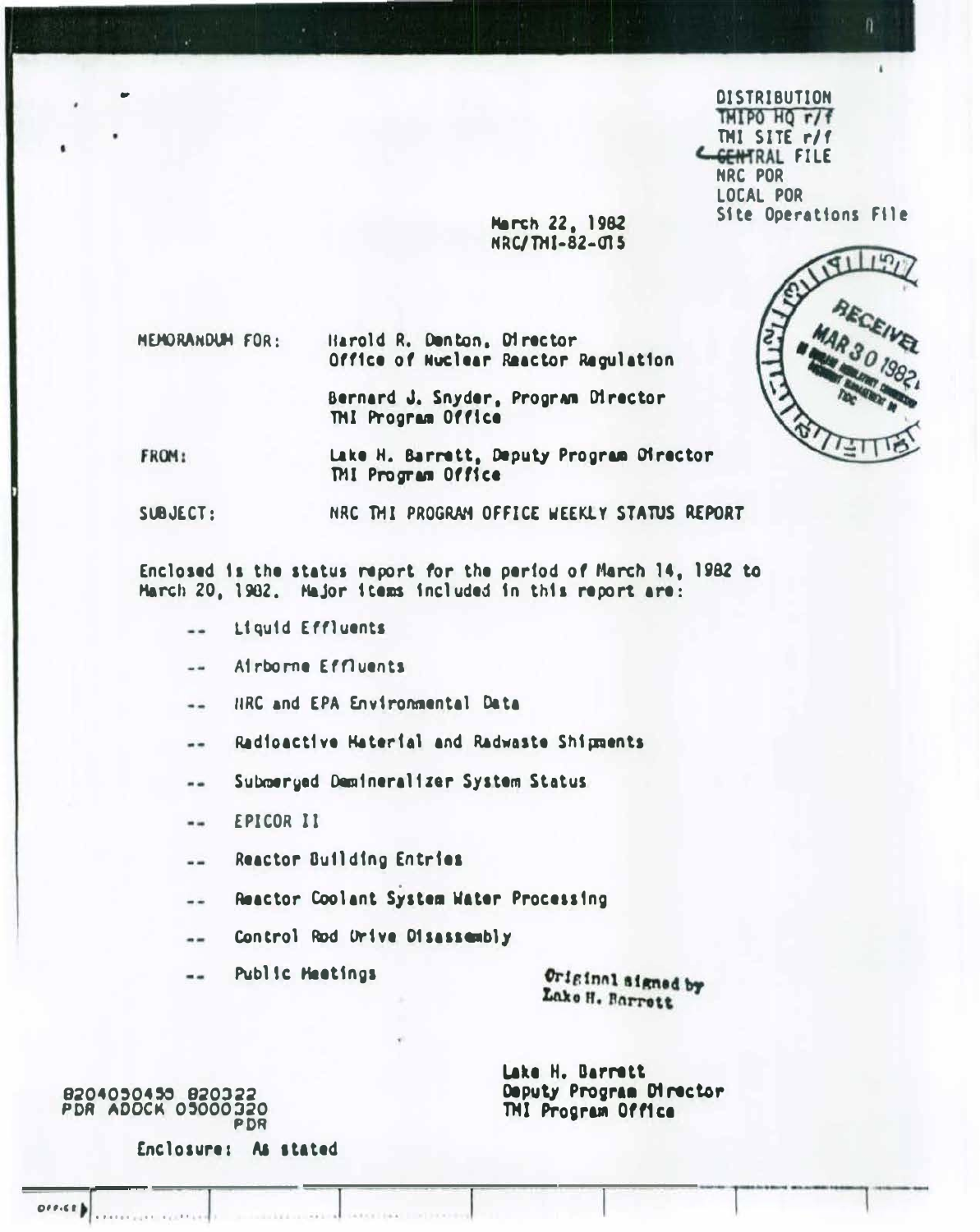Harold R. Denton Bernard J. Snyder

 $\overline{\phantom{a}}$  .

TMIPO / /

**JX + 7A7** 

**IAME** 

TMIPO /

 $37 - 1785$ 

 $cc$   $m/cmcl$ : EDO. **OGC** Office Directors Commissioner's Technical Assistants NRR Division Directors HRR A/D'S Regional Directors IE Division Directors **TAS EIS** THI Program Office Staff (15) **PHS** EPA **DOE** Projects Br. #2 Chief, ORPI, RI<br>ORPI Chief, RI Public Affairs, RI State Liaison, RI

TMIPO 2015

 $77.7765...$ 

 $-2-$ 

Harch 22, 1982

TMIPO<sup>(7</sup>

LBarrett

 $1 + 9 + 16$ 

TMI BOMY

**RBellamy** 

 $.........$ 

TMIPO/ AFasano/

 $57.300$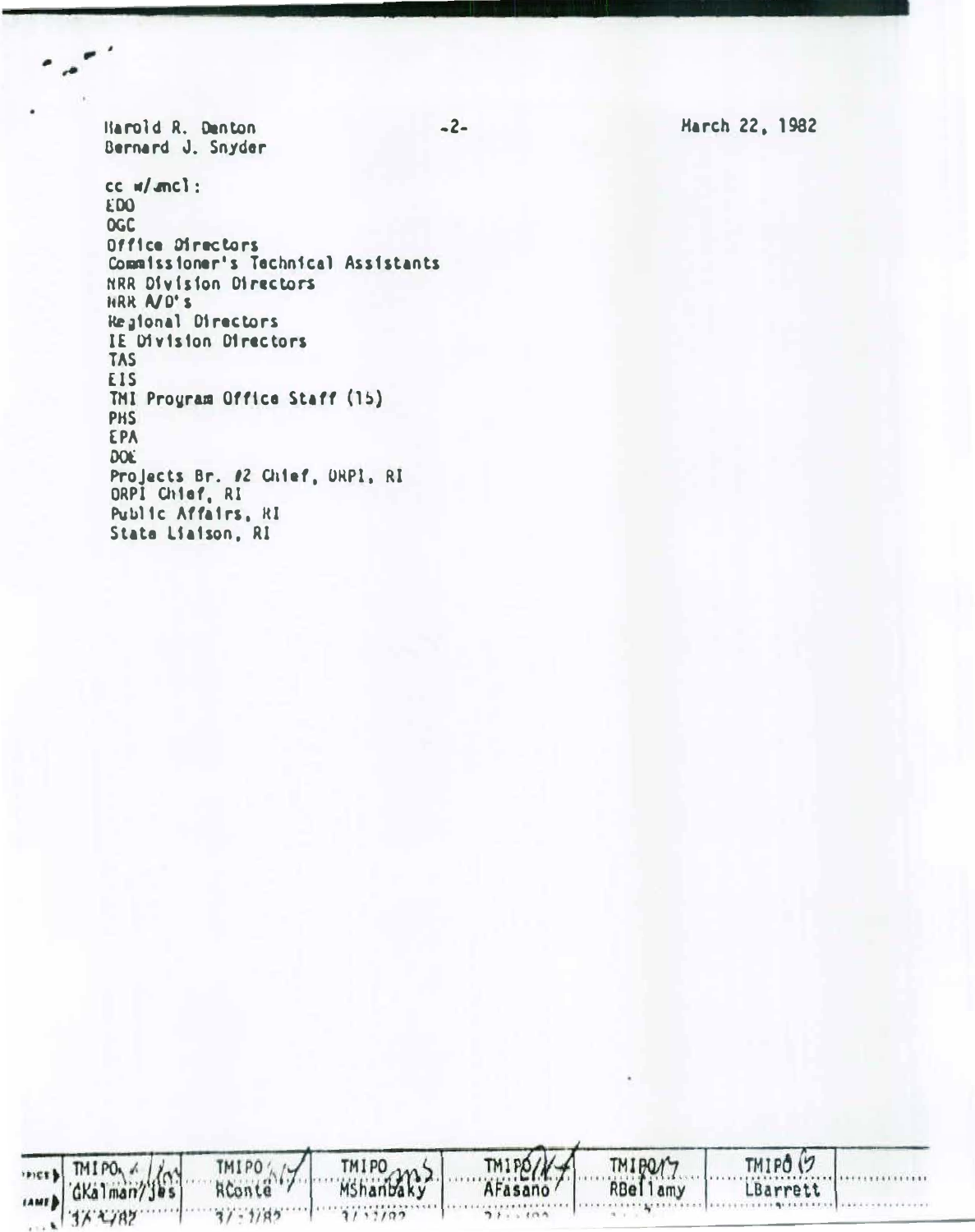URC TMI PROGRAM OFFICE WEEKLY STATUS REPORT

March 14, 1982- March 20, 1982

#### Plant Status

م

Core Cooling Mode: Heat transfer from the reactor coolant system (RCS) loops to reactor building ambient.

Available Core Cooling Modes: Decay heat removal systems. Long term cooling "8" (once through steam generator-B).

RCS Pressure Control Mode: Standby pressure control (SPC) system.

Backup Pressure Control Modes: Mini decay heat removal (MOHR) system. Decay heat removal (OHR) system.

Major Parameters (as of 0500, March 19, 1982) (approximate values) Average Incore Thermocouples: 101 °F Maximum Incore Thermocouple: 130°F

RCS Loop Temperatures :

| Hot Leg      | 94°F | 97°F |
|--------------|------|------|
| Cold Leg (1) | 82°F | 78°F |
| (2)          | 87°F | 79°F |

RCS Pressure: 96 psig

Reactor Building: Temperature: 63°F<br>Water level: Eleva Elevation 283.2 ft.  $(0.5$  ft. from floor)<br>-0.3 psig Pressure: Airborne Radionucl ide Concentrations: 1.5 E-6  $uC1/cc$  H<sup>3</sup> (sample taken 3/18/82) <7.5 E-6 uCi/cc Kr85 (sample taken 3/1/82)

Effluent and Environmental (Radiological) Information

1. Liquid effluents from the TMI site released to the Susquehanna River after processing, were made within the regulatory limits and in accordance with NRC requirements and City of Lancaster Agreement dated February 27,1980.

During the period March 12, 1982, through March 18, 1982, the effluents contained no detectable radioactivity at the discharge point although individual effluent sources which originated within Unit 2 contained minute amounts of radioactivity. Calculations indicate that less than five millionths (0.000005) of a curie of ces ium was discharged.

The public can check current gamma radiation levels in effluent water released from TMJ by looking at the remote monitor recorder that has been installed at the EPA TMI Field Station office, 100 Brown Street. Middletown. Th1s recorder replicates the output from an on-site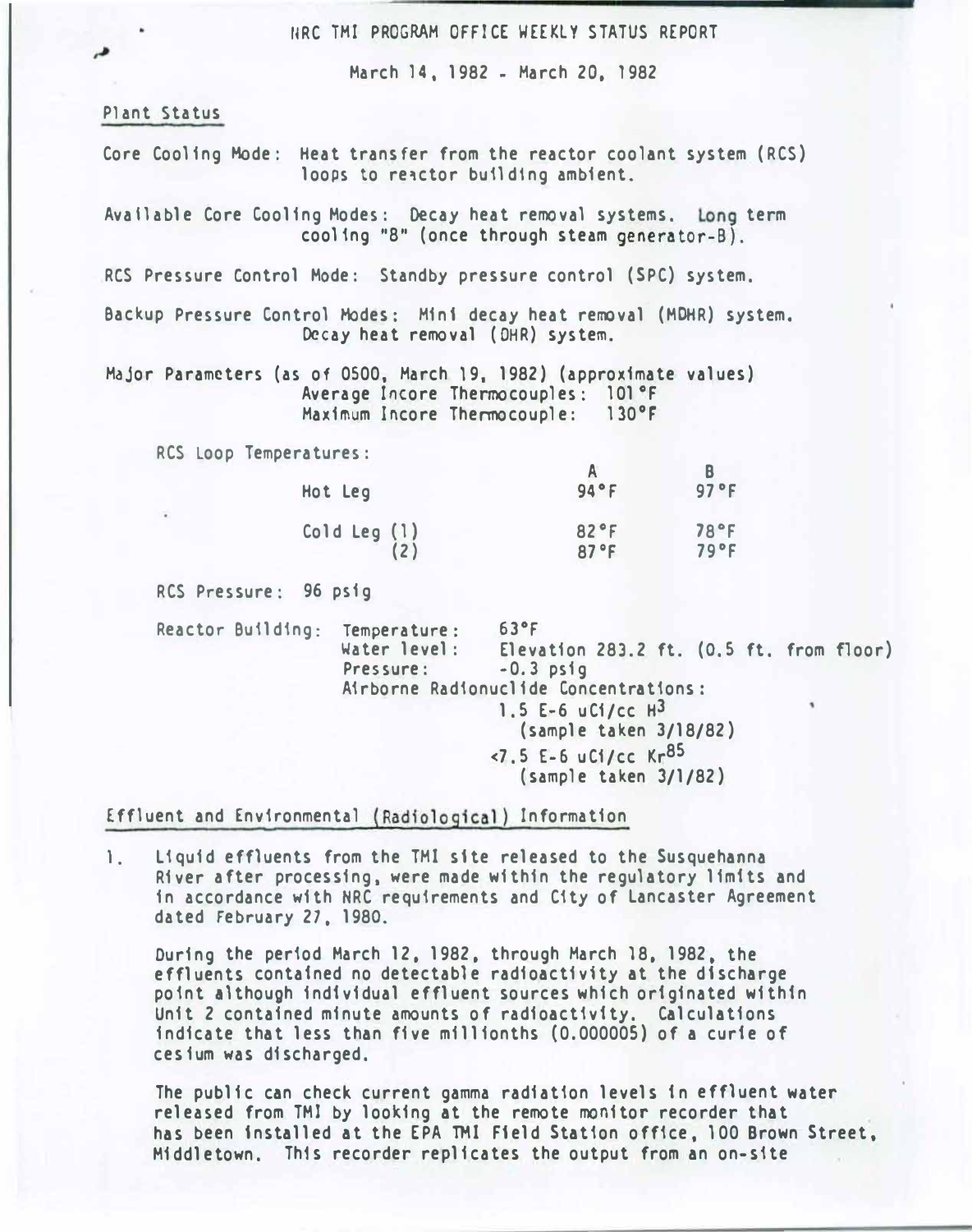instrument that continuously samples water released from TMI Industrial Water Outfall and monitors it for gamma radiation. This monitor also automatically notifies EPA and PA-DER personnel if the gamma radioactivity in the water exceeds one-twentieth (1/20) of the Federal limit for cestum-137 in the environment. As a confirmatory practice. part of the monitored water is automatically collected for later laboratory analysis.

2. Airborne Effluents. Airborne releases to the environment as measured by licensee installed monitors at discharge stacks, are listed below. These releases were well within regulatory limits.

|                                                       | February 1982                                                           |                                                                         |
|-------------------------------------------------------|-------------------------------------------------------------------------|-------------------------------------------------------------------------|
|                                                       | Unit $\Pi$                                                              | EPTCOR II                                                               |
| Noble gases (C1)<br>Particulates (Ci)<br>Triflim (C1) | $<9.47 \times 10^{1}$<br>$7.61 \times 10^{-6}$<br>$1.68 \times 10^{-1}$ | $-1.53 \times 10^{1}$<br>$1.49 \times 10^{-7}$<br>$5.77 \times 10^{-3}$ |

- 3. Environmental Protection Agency (EPA) Environmental Data. Results from EPA monitoring of the environment around the TMI site were as  $follows:$ 
	- $\sim$  The EPA measured KR-85 concentrations (pC1/m<sup>3</sup>) at several environmental monitoring stations and reported the following results:

| Location           | February 5, 1982 - February 26, 1982 |  |  |
|--------------------|--------------------------------------|--|--|
|                    | (pC1/m <sup>3</sup> )                |  |  |
| Goldsboro          | 25                                   |  |  |
| Observation Center | 30                                   |  |  |
| Middletown         | 31                                   |  |  |
| Yorkhaven          | 23                                   |  |  |

All of the above levels of Kr-85 are considered to be background levels.

- No radiation above normally occurring background levels was  $-$ detected in any of the samples collected from the EPA's air and gamma rate networks during the period from March 10, 1982 through March 18, 1982.
- 4. NRC Environmental Data. Results from NRC monitoring of the environment around the TMl site were as follows:
	- The following are the NRC air sample analytical results for the onsite continuous air sampler:

| Sample     | Period                          | $I - 131$ $Cs - 137$<br>$(uCi/cc)$ $(uCi/cc)$ |
|------------|---------------------------------|-----------------------------------------------|
| $HP - 291$ | March 10, 1982 - March 17, 1982 | $\le 6.3$ E-14 $\le 6.3$ E-14                 |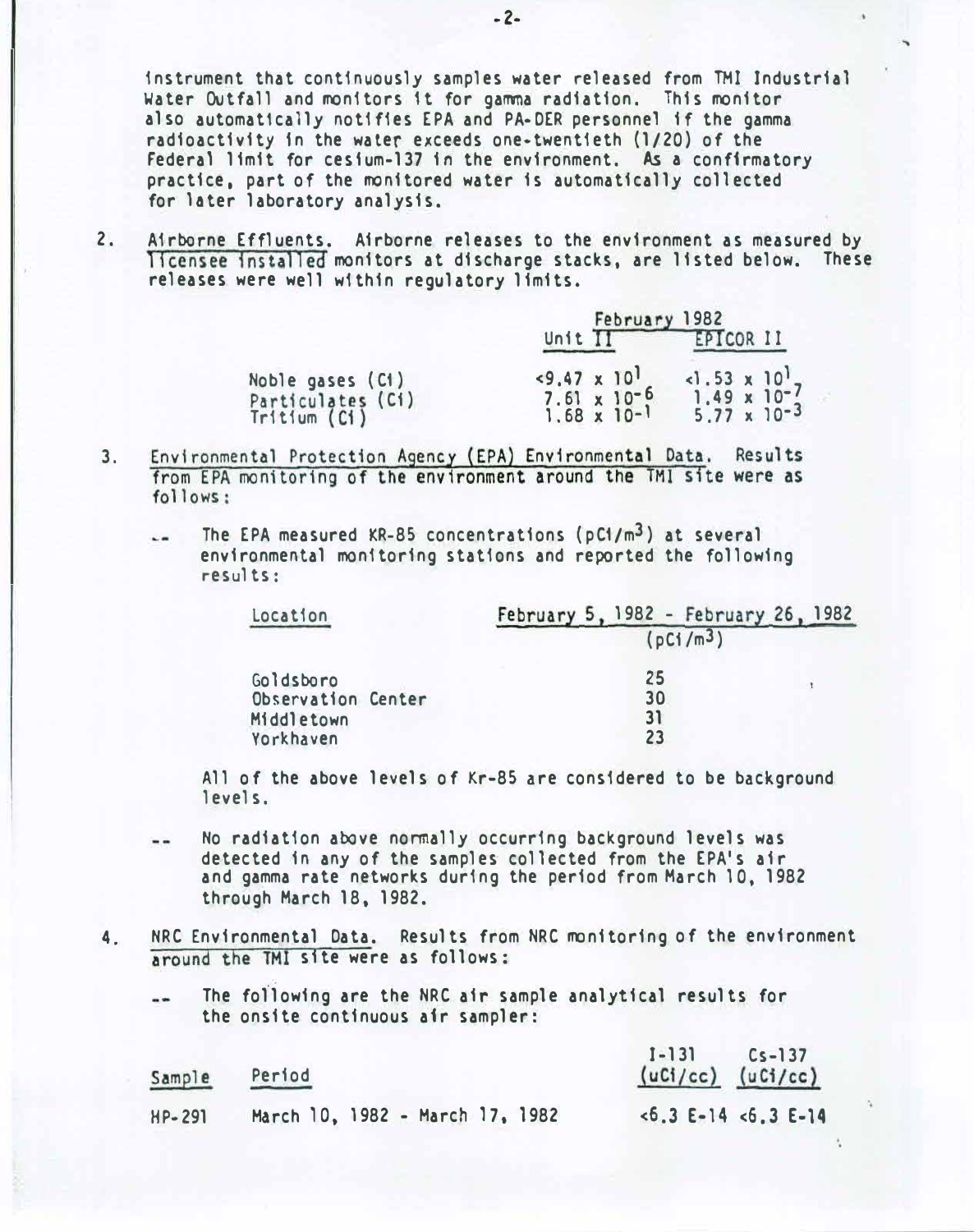- 5. NRC Environmental Samples. During the period March 15, 1982 to March 19, 1982, the HRC obtained environmental samples from the following locations:
	- control soil and liquid samples (airport and river)
	- liquid samples from the Unit 2 air intake tunnel and borated water storage tank (BWST) pipe chase
	- so11 samples in vicinity of the 8WST

·'

- soil samples in vicinity of processed water storage tank (PWST)

These samples will be analyzed at the Radiological and Environmental Sciences Laboratory in Idaho.

- 6. Monitoring of East Dike Runoff Basin Water. Recently the East Dike (a closed catch basin for natural runoff water) showed slightly elevated levels of tritium {H-3). The East Dike samples taken during February 1982. by EPA indicated an average concentration of 600 pCi/1  $\pm$  250. This concentration is about twice the natural background concentration of H-3 in surface water in the TMI area. The EPA and NRC will continue to sample the East Dike.
- 7. Licensee Radioactive Material and Radwaste Shipments.
	- On Monday, March 15, 1982, three Unit 1 liquid samples (various  $\cdots$ locations) were mailed to Radiation Management Corporation, Philadelphia, Pennsylvania.
	- On Tuesday, March 16, 1982, one drum containing 13 SDS (Submerged  $- -$ Oemineralizer System) samples from Unit 2 was shipped to Oak Ridge National Laboratory, Oak Ridge, Tennessee.
	- On Tuesday, March 16, 1982, two Unit 1 precoat samples were shipped  $\rightarrow$   $\rightarrow$ to the Westinghouse Electric Company Laboratory, Waltz Mills S1te, Madison, Pennsylvania.
	- On Thursday. March 18, 1982, steam generator tube plugging equipment  $-$ used in Unit 1, was returned to Westinghouse Electric Company, Advanced Reactor Division, Madison. Pennsylvania.
	- On Thursday, March 18, 1982, 51 drums containing contaminated  $\frac{1}{2}$ laundry from Unit 1 and Unit 2 were shipped to Tri-State Industrial Laundries, Utica, New York.
	- On Thursday. March 18. 1982, nine Unit 1 liquid samples (various  $-$ locations) were shipped to the Westinghouse Electric Company Laboratory, Madison, Pennsylvania.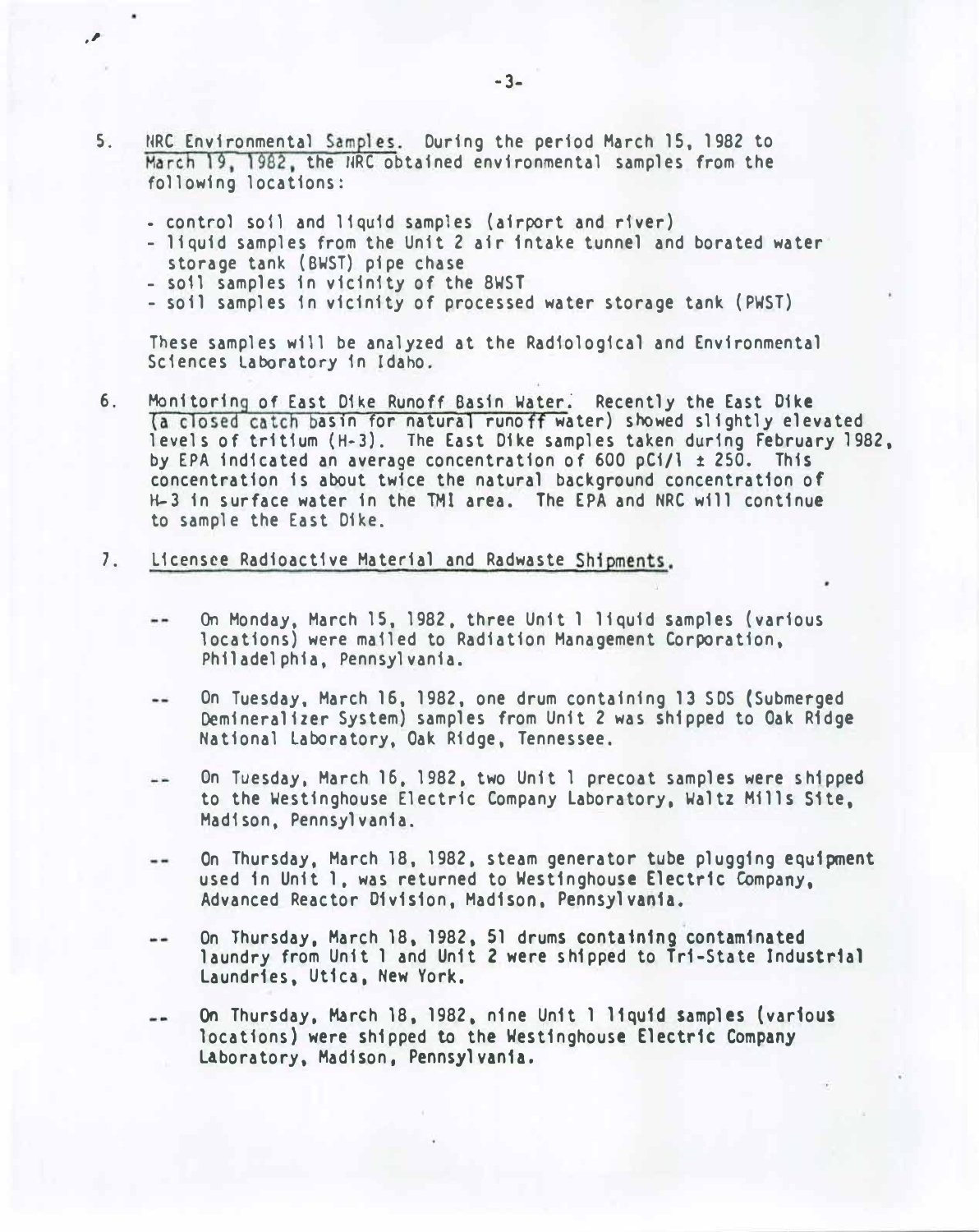### Major Activities

- 1 . Submerged Demineralizer System (SDS). Processing of batch 23 (reactor coolant bleed tank water) was completed on March 12, 1982. The<br>batch 23 process parameters are enclosed in Attachment 1. The SDS system is now secured for minor maintenance. Processing of reactor coolant system water through the SDS is scheduled to commence in June 1982.
- 2. EPICOR II. The EPICOR II system continued to process SOS effluents during the week. Performance parameters are enclosed in Attachment 1.
- 3. Reactor Building Entries. Following four reactor building entries during the week of March 14, <sup>1</sup> 982, the flush portions of the gross decontamination experiment were completed. Approximately 10,000 gallons of processed water were added to the reactor building sump during the flushing, The gross decontamination experiment will be concluded next week after technicians test strippable coatings and chemical decontamination data techniques in limited areas of the reactor building. Post decontamination data will also be collected next week to evaluate the effectiveness of the gross decontamination experiment.

Preliminary area radiation surveys following the flushes on the 305 ft. elevation and the 347 ft. elevation indicate an apparent decrease in radiation levels. It 1s difficult to quantify the magnitude of the decrease due to significant variations in the radiation levels in various areas of the reactor building, apparent variations in the effectiveness of the decontamination, and the preliminary status of the data. Subsequent weekly status . reports will discuss the results as they become available.

4. Reactor Coolant System (RCS) Processing. The licensee is directing engineering effort towards preparations for processing the RCS through the submerged demineralizer system (SDS). The basic operation of the SDS will remain the same as during the processing of the reactor building sump water except that the effluent will be directed to a reactor coolant bleed tank in preparation for injection back into the RCS instead of to EPICOR II for polishing. Since the RCS cannot be drained, a feed and bleed operation to and from the reactor coolant bleed tanks will be used to remove water from the RCS in preparation for processing. This feed and bleed type operation will result in total processing of approximately 300,000 gallons. Since the effluent of the SDS is directed back into the RCS, additions to the total inventory of processed water at THI are minimized.

The chemistry of the water injected back into the RCS must be closely controlled to reduce the possibility of corrosion of materials in the RCS. Pre11m1nary discussions have been held between the NRC and the licensee to scope and discuss the problems involved. Testing and evaluations are continuing in this area.

- -------------------------

•

'·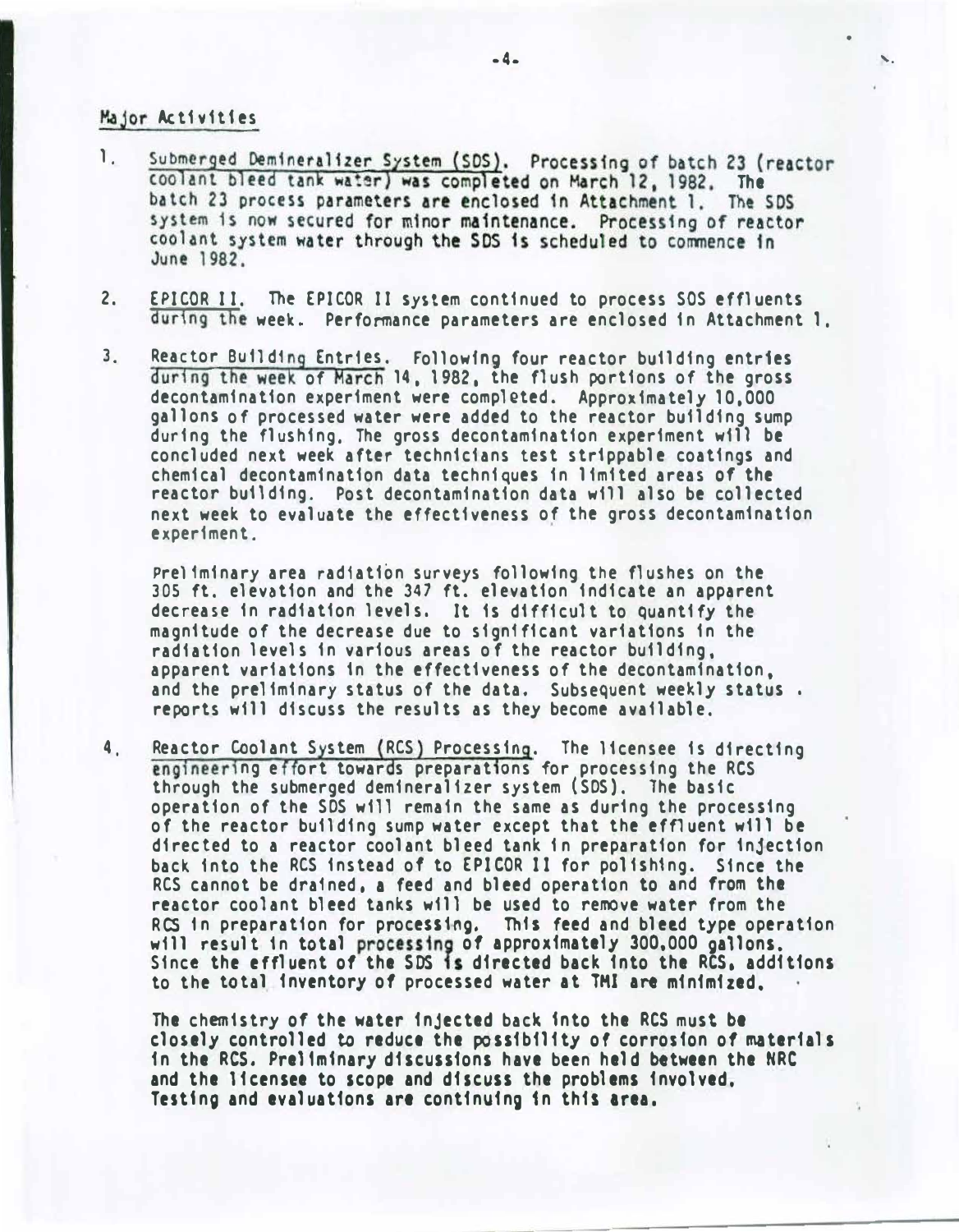On March 3, 1982, the makeup water path to the RCS was shifted from Loop A to Loop B. The shift was necessary to ensure makeup water injected into the RCS is not removed from the RCS through the letdown line (installed only on Loop A) without passing through the reactor vessel. This w111 improve the efficiency of the feed and bleed operation when it ts commenced. Reactor coolant system water processing is currently scheduled to commence during the month of June 1982.

S. Control Rod Drive Disassembly. A proposed technique for inspecting the interior of the Unit 2 reactor vessel with a television camera was practiced 1n the Unit 1 reactor building on Monday and Tuesday, March 15 and 16, 1982. The technique was proposed by the Technical Assistance and Advisory Group (TAAG) and involves removing a control rod drive )ead screw to make an opening in the top of the reactor vessel head to insert a television camera. The control rod drive disassembly and camera insertion were completed ahead of schedule at Unit 1 and the tops of several fuel assemblies were inspected and video taped on Monday afternoon. The control rod drive was reassembled on Tuesday.

In Unit 1, the camera was maneuvered to inspect the fuel assembly under the disassembled control rod drive and the four adjacent fuel assemblies. The camera produced a clear image of the tops of fuel pins and other components on top of the fuel assembly. It 1s expected that the technique will be attempted in Unit 2 sometime this year to provide some visual indications of the conditions of the reactor core. This will assist in planning for reactor defueling.

Prior to performing the operation in Unit 2, the reactor coolant system will need to be depressurized and the primary system water level lowered below the upper flanges of the control rod drives. NRC review of these proposed actions has been initiated. The Unit 2 reactor coolant system pressure was lowered in increments during the accident recovery and is presently maintained at approximately 90 psfg.

•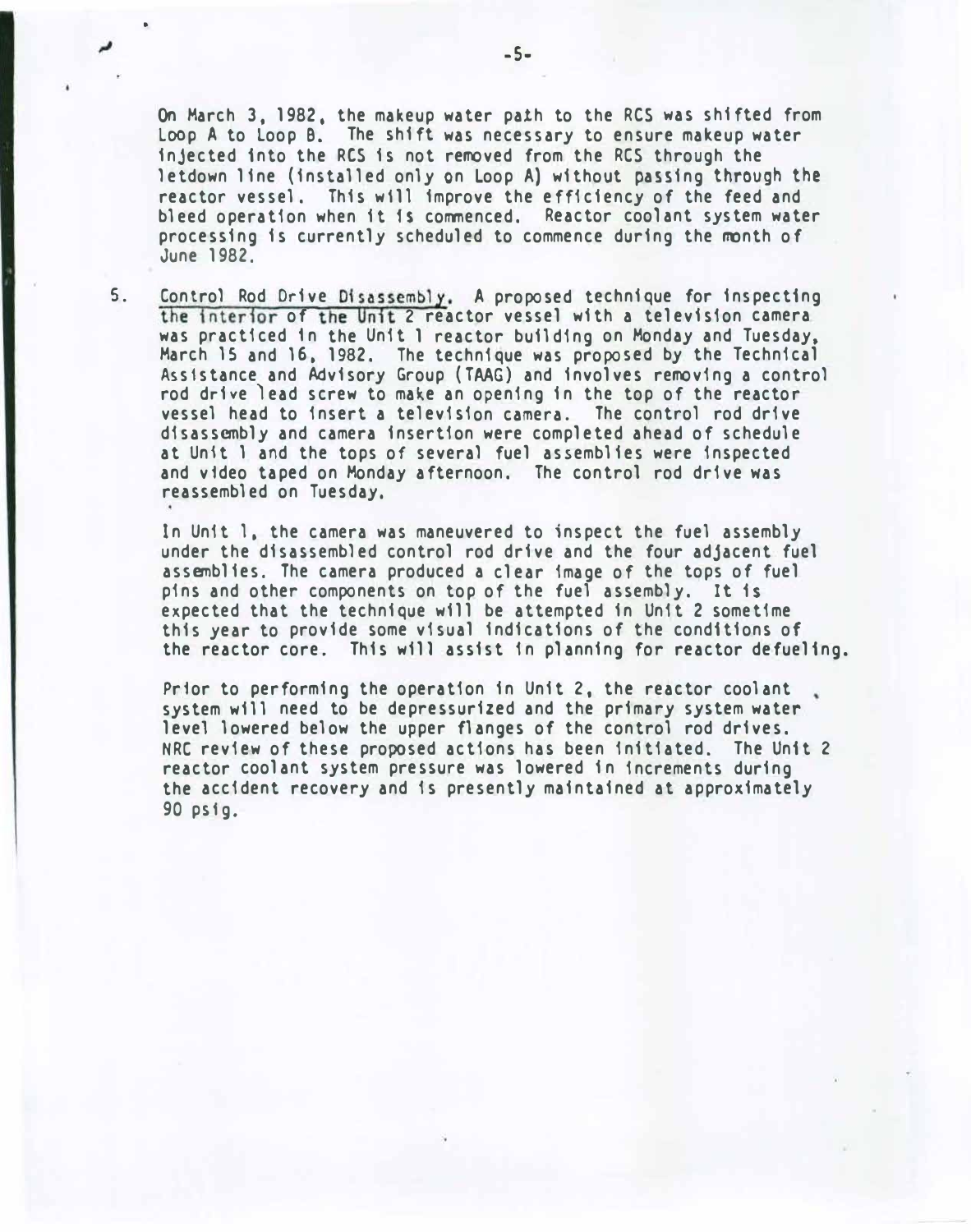## Future Meetings

- 1. On Tuesday, March 23, 1982, the THI Advisory Panel will meet with the NRC Commissioners at 1:30 PM in Washington, DC to discuss various issues related to the cleanup of TMI Unit 2.
- 2. On Wednesday, April 14, 1982, Lake Barrett will be the keynote speaker for the Southern Pennsylvania Association Occupational Health Nurses, to be held at the Holiday Inn 1n York.

•

-----------